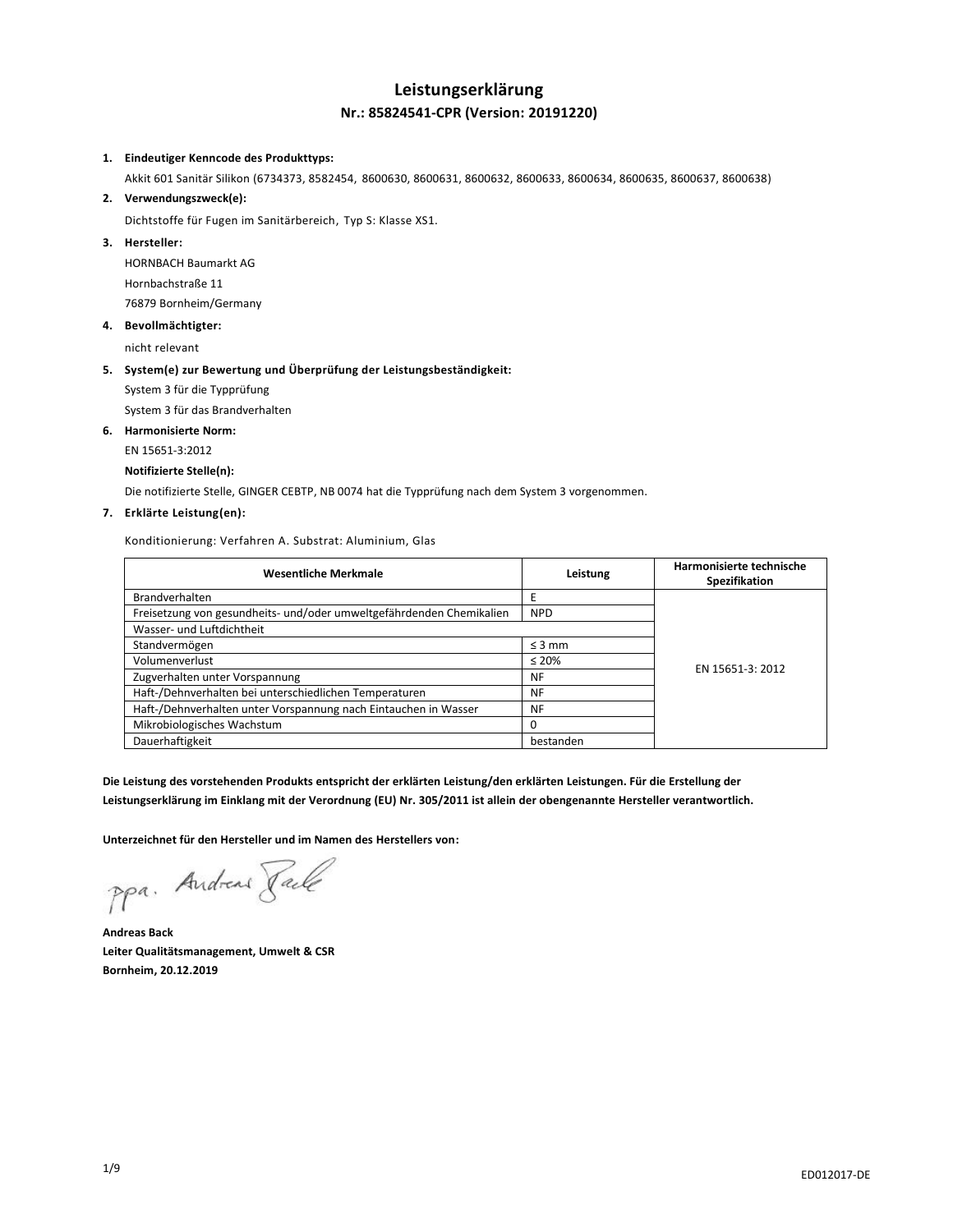# **Declaration of Performance No 85824541-CPR (Version: 20191220)**

#### **1. Unique identification code of the product-type:**

Akkit 601 Sanitary Silicone (6734373, 8582454, 8600630, 8600631, 8600632, 8600633, 8600634, 8600635, 8600637, 8600638)

**2. Intended use/es:**

Sealing materials for joints in sanitary facilities, : Type S: Class XS1.

#### **3. Manufacturer:**

HORNBACH Baumarkt AG Hornbachstraße 11 76879 Bornheim/Germany

#### **4. Authorised representative:**

not relevant

## **5. System/s of AVCP:**

System 3 for the type test

System 3 for reaction to fire

## **6. Harmonised standard:**

EN 15651-3:2012

## **Notified body/ies:**

The notified body, GINGER CEBTP, NB 0074, has performed the type test following system 3.

## **7. Declared performance/s:**

Conditioning: Procedure A. Substrate: Aluminium, Glass

| <b>Essential characteristics</b>                                       | Performance | Harmonised technical specification |
|------------------------------------------------------------------------|-------------|------------------------------------|
| Reaction to fire                                                       |             |                                    |
| Release of chemicals harmful to health and/or the environment          | <b>NPD</b>  |                                    |
| Water- and air-tightness                                               |             |                                    |
| Stability                                                              | $\leq$ 3 mm |                                    |
| Loss of volume                                                         | $\leq 20\%$ | EN 15651-3:2012                    |
| Tensile behaviour under pre-stress                                     | NF          |                                    |
| Adhesive / tensile behaviour at different temperatures                 | NF          |                                    |
| Adhesive / tensile behaviour under pre-stress after immersion in water | NF          |                                    |
| Microbiological growth                                                 |             |                                    |
| Durability                                                             | Passed      |                                    |

**The performance of the product identified above is in conformity with the set of declared performance/s. This declaration of performance is issued, in accordance with Regulation (EU) No 305/2011, under the sole responsibility of the manufacturer identified above.**

**Signed for and on behalf of the manufacturer by:**

ppa. Andreas Pale

**Andreas Back Head of Quality Assurance, Environmental Issues & CSR At Bornheim on 20.12.2019**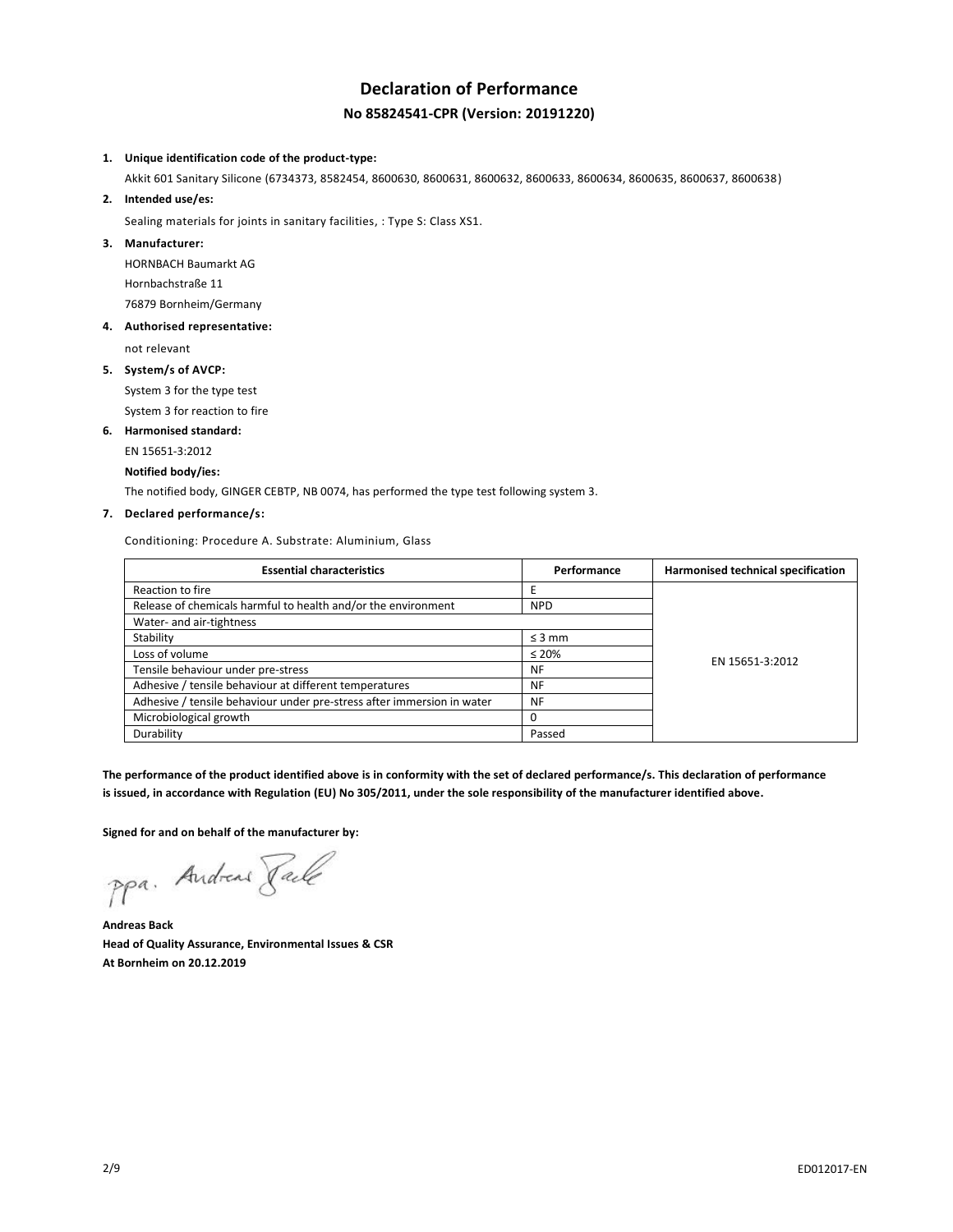# **Déclaration des Performances N <sup>o</sup> 85824541-CPR (Version 20191220)**

#### **1. Code d'identification unique du produit type :**

Akkit 601 Silicone sanitaire (6734373, 8582454, 8600630, 8600631, 8600632, 8600633, 8600634, 8600635, 8600637, 8600638)

#### **2. Usage(s) prévu(s) :**

Mastics d'étanchéité pour joints de salles de bain, Type S : Classe XS1.

#### **3. Fabricant :**

HORNBACH Baumarkt AG Hornbachstraße 11 76879 Bornheim/Germany

#### **4. Mandataire :**

non pertinent

#### **5. Système(s) d'évaluation et de vérification de la constance des performances :**

Système 3 pour le contrôle de type

Système 3 pour le comportement au feu

#### **6. Norme harmonisée :**

EN 15651-3:2012

#### **Organisme(s) notifié(s) :**

L'institut agréé, GINGER CEBTP, NB 0074, a effectué le contrôle de type selon le système 3.

## **7. Performance(s) déclarées :**

Conditions : Comportement A. Substrat : Aluminium, Vitre

| Caractéristiques essentielles                                                           | Performance | Spécifications techniques<br>harmonisées |
|-----------------------------------------------------------------------------------------|-------------|------------------------------------------|
| Comportement au feu                                                                     |             |                                          |
| Dégagement de produits chimiques dangereux pour la santé et / ou l'environnement        | <b>NPD</b>  |                                          |
| Etanchéité à l'eau et à l'air                                                           |             |                                          |
| Stabilité                                                                               | $\leq$ 3 mm |                                          |
| Perte de volume                                                                         | $\leq 20\%$ | EN 15651-3:2012                          |
| Comportement à la traction sous l'effet de la précontrainte                             | NF          |                                          |
| Comportement au collage / à la dilatation en cas de variations de températures          | <b>NF</b>   |                                          |
| Comportement au collage / à la dilatation sous précontrainte après immersion dans l'eau | <b>NF</b>   |                                          |
| Croissance microbiologique                                                              |             |                                          |
| Durabilité                                                                              | Réussi      |                                          |

**Les performances du produit identifié ci-dessus sont conformes aux performances déclarées. Conformément au règlement (UE) n <sup>o</sup> 305/2011, la présente déclaration des performances est établie sous la seule responsabilité du fabricant mentionné ci-dessus.**

**Signé pour le fabricant et en son nom par :**

ppa. Andreas Pale

**Andreas Back Directeur Management de la qualité & CSR À Bornheim, le 20.12.2019**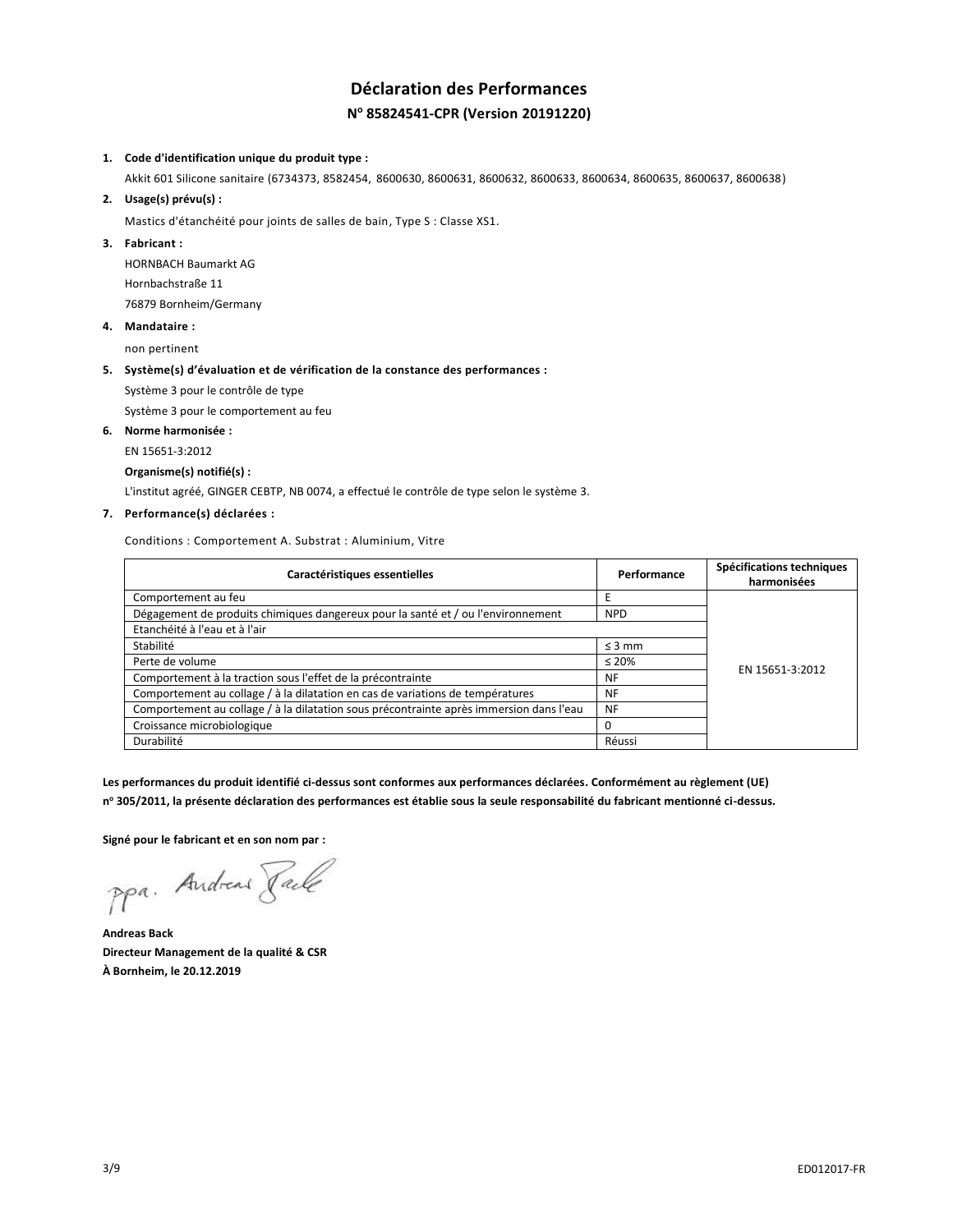# **Dichiarazione di Prestazione N. 85824541-CPR (Versione 20191220)**

#### **1. Codice di identificazione unico del prodotto-tipo:**

Akkit 601 Sanitär Silikon (6734373, 8582454, 8600630, 8600631, 8600632, 8600633, 8600634, 8600635, 8600637, 8600638)

**2. Usi previsti:**

Sigillante per fughe in ambito sanitario, Tipo S: Classe XS1.

## **3. Fabbricante:**

HORNBACH Baumarkt AG Hornbachstraße 11 76879 Bornheim/Germany

#### **4. Mandatario:**

non rilevante

#### **5. Sistemi di VVCP:**

Sistema 3 per la prova di tipo

Sistema 3 per il comportamento antincendio

#### **6. Norma armonizzata:**

EN 15651-3:2012

#### **Organismi notificati:**

L'ente di notifica, GINGER CEBTP, NB 0074 ha realizzato la prova di tipo secondo il sistema 3.

## **7. Prestazioni dichiarate:**

Condizionamento: Processo A. Substrato: Alluminio, Vetro

| Caratteristiche essenziali                                       | Prestazioni | Specifiche tecniche armonizzate |
|------------------------------------------------------------------|-------------|---------------------------------|
| Comportamento antincendio                                        |             |                                 |
| Rilascio di agenti chimici dannosi per la salute e/o l'ambiente  | <b>NPD</b>  |                                 |
| A tenuta d'acqua e aria                                          |             |                                 |
| Stabilità                                                        | $\leq$ 3 mm |                                 |
| Perdita di volume                                                | $\leq 20\%$ |                                 |
| Comportamento in trazione con coppia iniziale                    | NF          | EN 15651-3:2012                 |
| Comportamento di adesione e dilatazione a diverse temperature    | NF          |                                 |
| Comportamento di adesione e dilatazione con coppia iniziale dopo | <b>NF</b>   |                                 |
| immersione in acqua                                              |             |                                 |
| Crescita microbiologica                                          | O           |                                 |
| Durevolezza                                                      | Superata    |                                 |

**La prestazione del prodotto sopra identificato è conforme all'insieme delle prestazioni dichiarate. La presente dichiarazione di** 

**responsabilità viene emessa, in conformità al regolamento (UE) n. 305/2011, sotto la sola responsabilità del fabbricante sopra identificato.**

**Firmato a nome e per conto del fabbricante da:**

ppa. Andreas Face

**Andreas Back Responsabile Qualità & CSR In Bornheim addì 20.12.2019**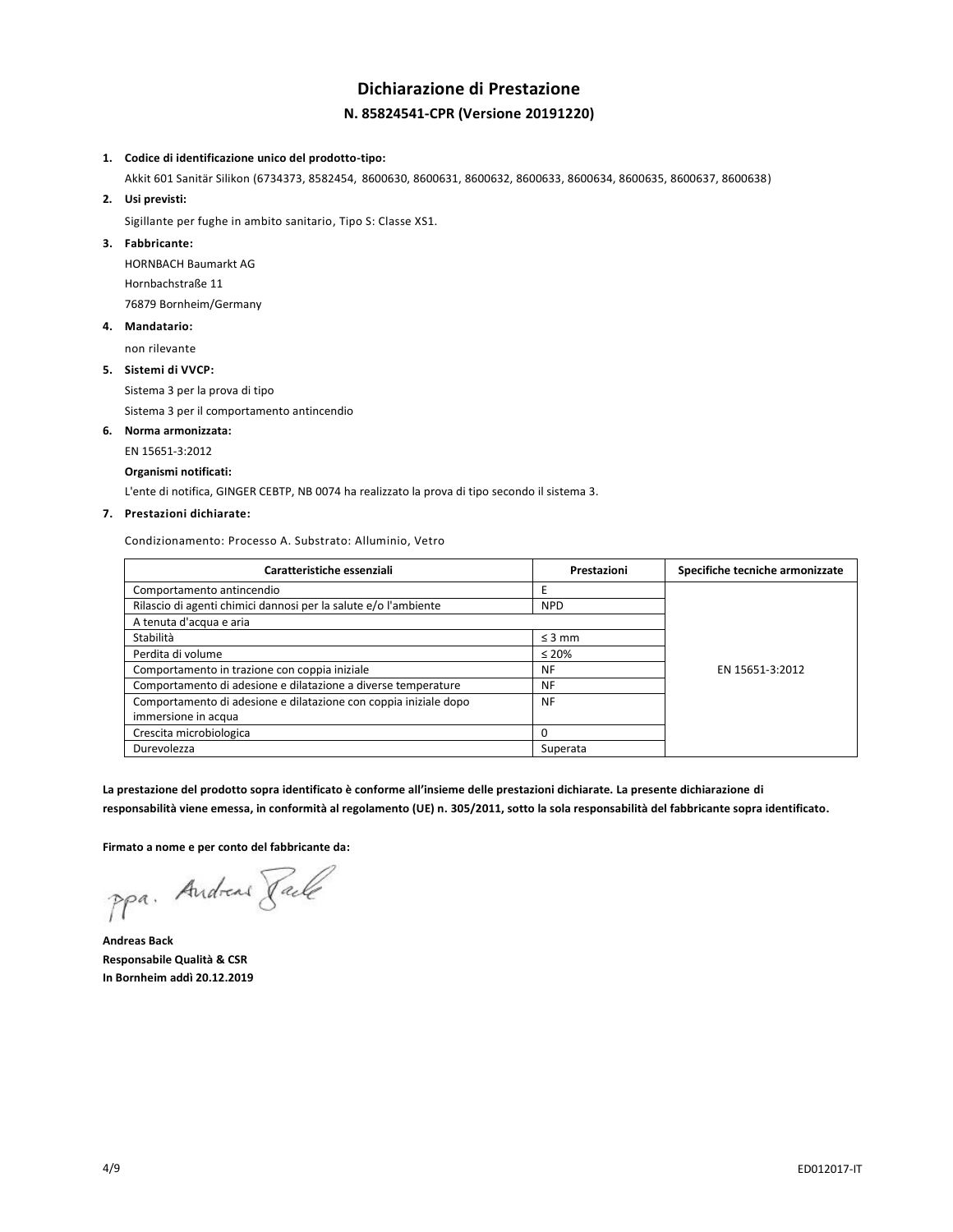## **Prestatieverklaring Nr. 85824541-CPR (Versie 20191220)**

#### **1. Unieke identificatiecode van het producttype:**

Akkit 601 Sanitär Silikon (Sanitair Silicone) (6734373, 8582454, 8600630, 8600631, 8600632, 8600633, 8600634, 8600635, 8600637, 8600638)

#### **2. Beoogd(e) gebruik(en):**

Afdichtingsmateriaal voor voegen in sanitaire ruimtes, Type S: Klasse XS1.

#### **3. Fabrikant:**

HORNBACH Baumarkt AG Hornbachstraße 11 76879 Bornheim/Germany

#### **4. Gemachtigde:**

niet relevant

#### **5. Het system of de systemen voor de beoordeling en verificatie van de prestatiebestendigheid:**

Systeem 3 voor de typetest

Systeem 3 voor het brandgedrag

## **6. Geharmoniseerde norm:**

EN 15651-3:2012

## **Aangemelde instantie(s):**

De aangemelde instantie, GINGER CEBTP, NB 0074 heeft de typetest volgens het systeem 3 uitgevoerd.

## **7. Aangegeven prestatie(s):**

Conditionering: Methode A. Substraat: Aluminium, Glas

| Essentiële kenmerken                                                              | Vermogen    | Geharmoniseerde<br>technische specificatie |
|-----------------------------------------------------------------------------------|-------------|--------------------------------------------|
| Brandgedrag                                                                       | Klasse E    |                                            |
| Vrijkomen van chemicaliën die gevaarlijk zijn voor de gezondheid en/of het milieu | <b>NPD</b>  |                                            |
| Water- en luchtdichtheid                                                          |             |                                            |
| Standvermogen                                                                     | $\leq$ 3 mm |                                            |
| Volumeverlies                                                                     | $\leq 20\%$ | EN 15651-3:2012                            |
| Treksterkte onder voorspanning                                                    | <b>NF</b>   |                                            |
| Hechtsterkte en rekgedrag bij verschillende temperaturen                          | <b>NF</b>   |                                            |
| Hechtsterkte en rekgedrag onder voorspanning na onderdompeling in water           | <b>NF</b>   |                                            |
| Microbiologische groei                                                            | 0           |                                            |
| Duurzaamheid                                                                      | Aangetoond  |                                            |

**De prestaties van het hierboven omschreven product zijn conform de aangegeven prestaties. Deze prestatieverklaring wordt in overeenstemming met Verordening (EU) nr. 305/2011 onder de exclusieve verantwoordelijkheid van de hierboven vermelde fabrikant verstrekt.**

**Ondertekend voor en namens de fabrikant door:**

ppa. Andreas Pale

**Andreas Back hoofd Kwaliteitsmanagement & CSR Te Bornheim op 20.12.2019**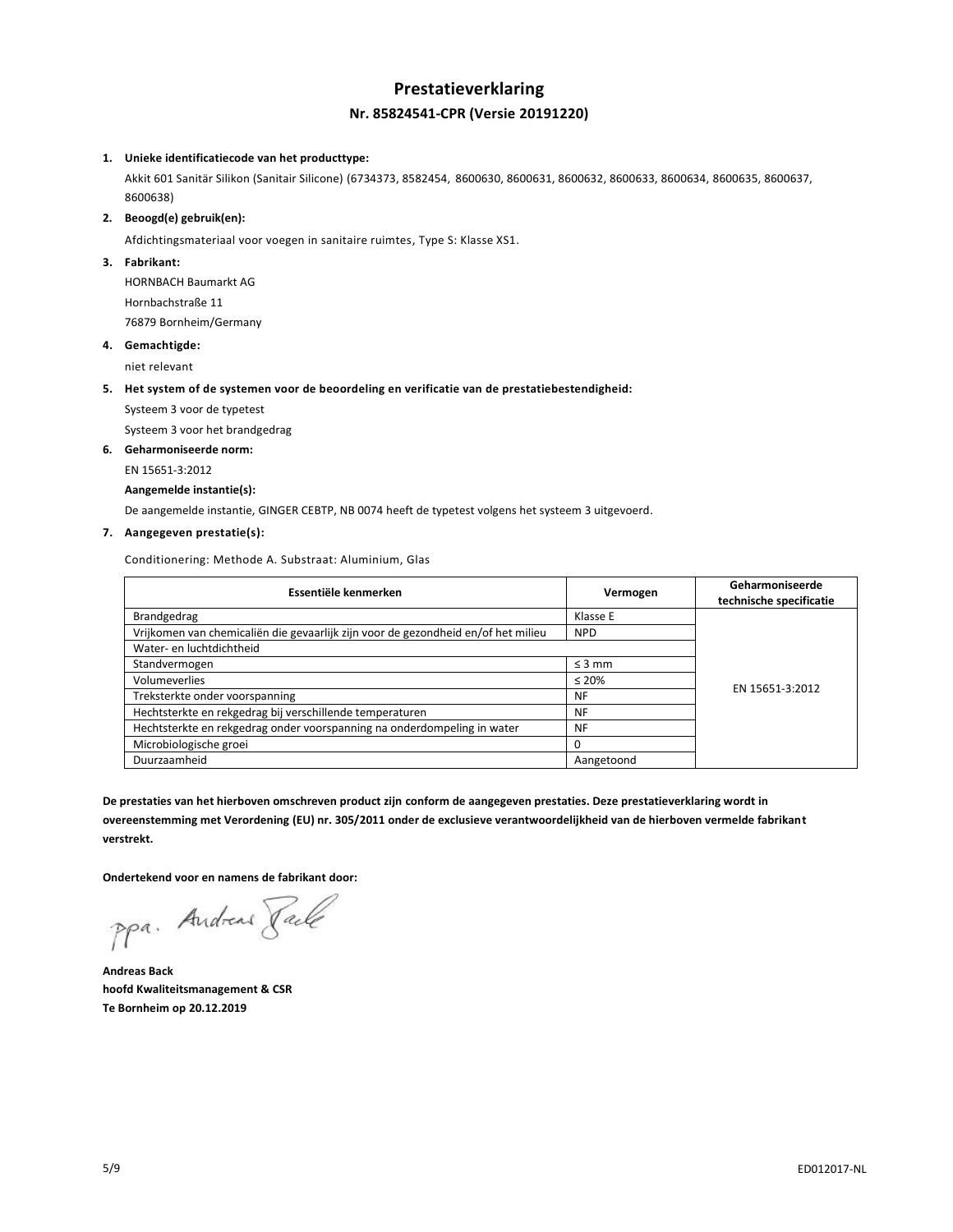# **Prestandadeklaration Nr 85824541-CPR (Version 20191220)**

#### **1. Produkttypens unika identifikationskod:**

Akkit 601 Sanitär silikon (6734373, 8582454, 8600630, 8600631, 8600632, 8600633, 8600634, 8600635, 8600637, 8600638)

## **2. Avsedd användning/avsedda användningar:**

Tätningsmedel för fogar i hygienområden, Typ S: Klass XS1.

**3. Tillverkare:**

HORNBACH Baumarkt AG Hornbachstraße 11 76879 Bornheim/Germany

**4. Tillverkarens representant:**

ej relevant

### **5. System för bedömning och fortlöpande kontroll av prestanda:**

System 3 för typprovning

System 3 för förhållningssätt vid brand

**6. Harmoniserad standard:**

EN 15651-3:2012

#### **Anmält/anmälda organ:**

Det officiella certifieringsorganet, GINGER CEBTP, NB 0074 har utfört typprovningen enligt system 3.

### **7. Angiven prestanda:**

Konditionering: Förfarande A. Substrat: aluminium, glas

| Väsentliga kännetecken                                             | Prestanda   | <b>Harmoniserad teknisk</b><br>specifikation |
|--------------------------------------------------------------------|-------------|----------------------------------------------|
| Förhållningssätt vid brand                                         |             |                                              |
| Utsläpp av hälso- och / eller miljöfarliga kemikalier              | <b>NPD</b>  |                                              |
| Vatten- och lufttäthet                                             |             |                                              |
| Stabilitet                                                         | $\leq$ 3 mm | EN 15651-3:2012                              |
| Volymförlust                                                       | $\leq 20\%$ |                                              |
| Dragegenskaper vid förspänning                                     | NF          |                                              |
| Häft- och töjegenskaper vid varierande temperaturer                | NF          |                                              |
| Häft- och töjegenskaper vid förspänning efter neddoppning i vatten | <b>NF</b>   |                                              |
| Mikrobiologisk tillväxt                                            |             |                                              |
| Beständighet                                                       | godkänd     |                                              |

**Prestandan för ovanstående produkt överensstämmer med den angivna prestandan. Denna prestandadeklaration har utfärdats i enlighet med förordning (EU) nr 305/2011 på eget ansvar av den tillverkare som anges ovan.**

**Undertecknad på tillverkarens vägnar av:**

ppa. Andreas Pale

**Andreas Back ledare för kvalitetsmanagement & CSR Bornheim den 20.12.2019**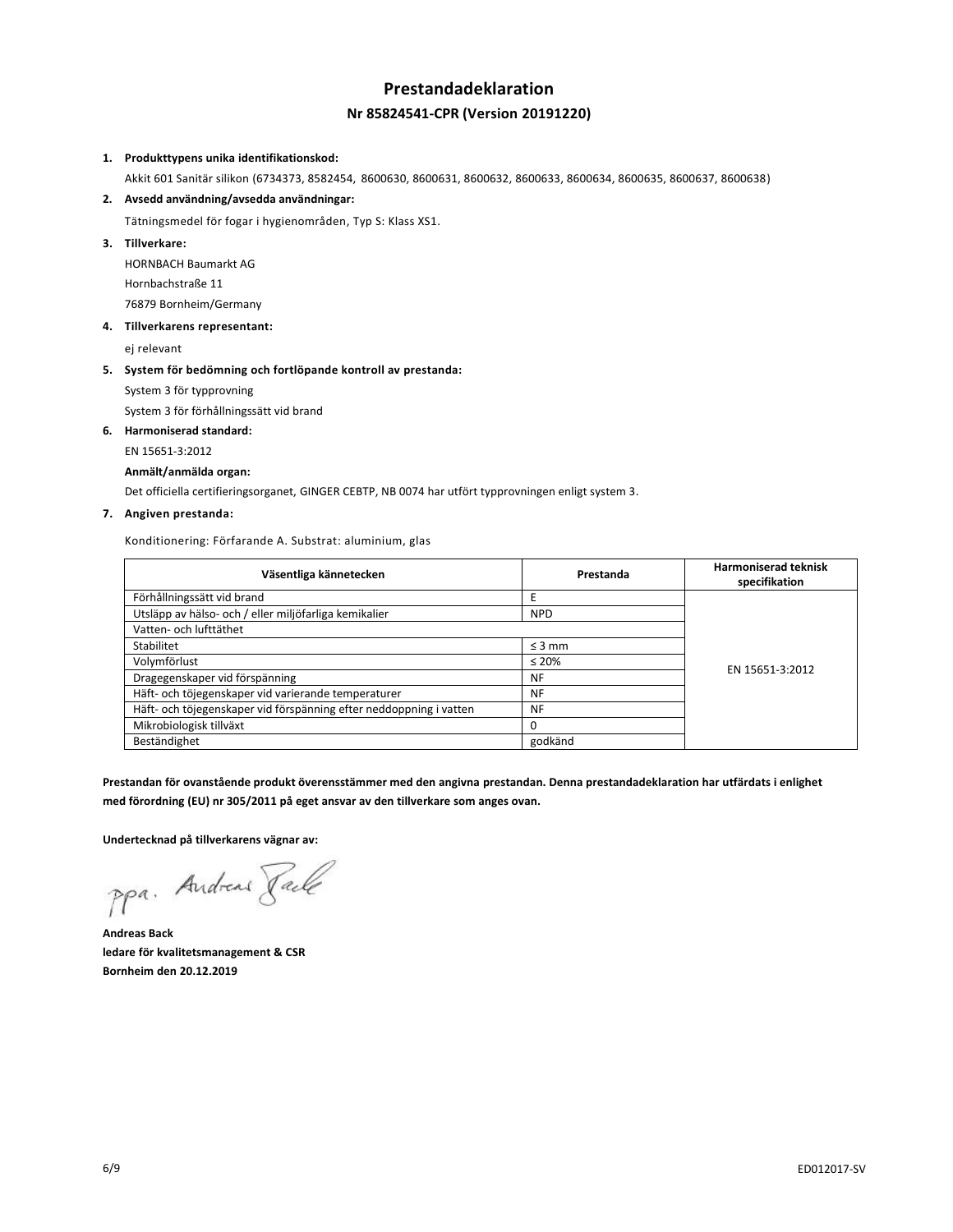# **Prohlášení o Vlastnostech č. 85824541-CPR (Verze 20191220)**

## **1. Jedinečný identifikační kód typu výrobku:**

Akkit 601 sanitární silikon (6734373, 8582454, 8600630, 8600631, 8600632, 8600633, 8600634, 8600635, 8600637, 8600638)

**2. Zamýšlené/zamýšlená použití:**

Těsnicí tmely na spáry v sanitární oblasti, TYP S: TŘÍDA XS1.

**3. Výrobce:**

HORNBACH Baumarkt AG Hornbachstraße 11 76879 Bornheim/Germany

**4. Zplnomocněný zástupce:**

irelevantní

#### **5. Systém/systémy POSV:**

Systém 3 pro typovou zkoušku Systém 3 pro požární vlastnosti

**6. Harmonizovaná norma:**

EN 15651-3:2012

## **Oznámený subjekt/oznámené subjekty:**

Notifikované místo, GINGER CEBTP, NB 0074 provedlo typovou zkoušku podle systému 3.

## **7. Deklarovaná vlastnost/Deklarované vlastnosti:**

Nastavení podmínek: Postup A. Substrát: Hliník, Sklo

| Podstatné vlastnosti                                               | Výkon       | Harmonizovaná technická specifikace |
|--------------------------------------------------------------------|-------------|-------------------------------------|
| Požární vlastnosti                                                 | Ε           |                                     |
| Uvolňování zdraví a/nebo životnímu prostředí škodlivých chemikálií | <b>NPD</b>  |                                     |
| Vodotěsnost a vzduchotěsnost                                       |             |                                     |
| Stabilita                                                          | $\leq$ 3 mm |                                     |
| Objemová ztráta                                                    | $\leq 20\%$ | EN 15651-3:2012                     |
| Vlastnosti v tahu při předepnutí                                   | <b>NF</b>   |                                     |
| Přilnavost/roztažnost při různých teplotách                        | <b>NF</b>   |                                     |
| Přilnavost/roztažnost při předepnutí po ponoření do vody           | <b>NF</b>   |                                     |
| Mikrobiologický růst                                               | 0           |                                     |
| Trvanlivost                                                        | Obstál      |                                     |

**Vlastnosti výše uvedeného výrobku jsou ve shodě se souborem deklarovaných vlastností. Toto prohlášení o vlastnostech se v souladu s nařízením (EU) č. 305/2011 vydává na výhradní odpovědnost výrobce uvedeného výše.**

**Podepsáno za výrobce a jeho jménem:**

ppa. Andreas Faile

**Andreas Back vedoucí oddělení kvality & CSR V Bornheim dne 20.12.2019**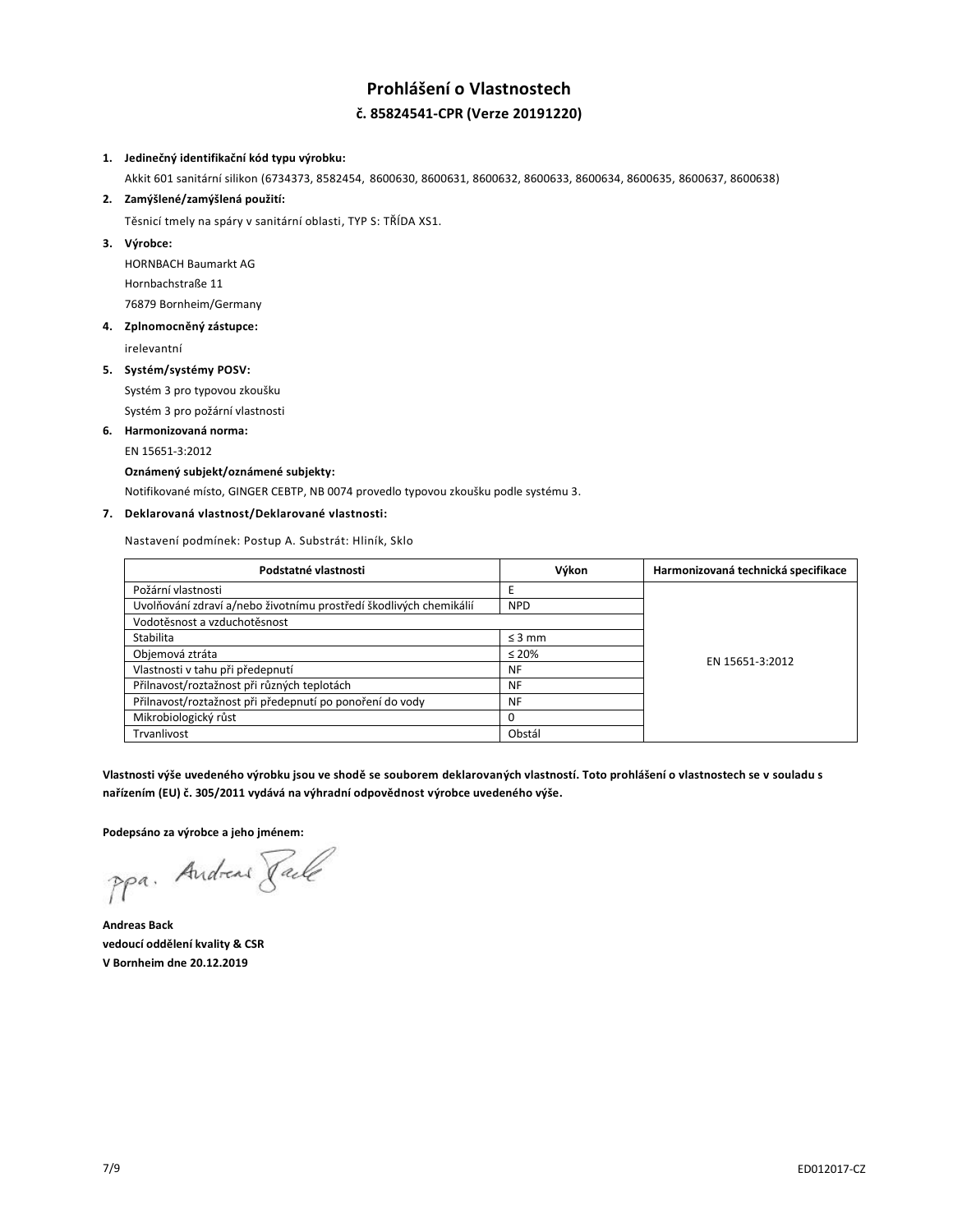# **Vyhlásenie o Parametroch č. 85824541-CPR (Verzia 20191220)**

#### **1. Jedinečný identifikačný kód typu výrobku:**

Akkit 601 sanitárny silikón (6734373, 8582454, 8600630, 8600631, 8600632, 8600633, 8600634, 8600635, 8600637, 8600638)

**2. Zamýšľané použitie/použitia:**

Tesniace tmely na špárovanie v sanitárnych oblastiach, Typ S: Trieda XS1.

**3. Výrobca:**

HORNBACH Baumarkt AG Hornbachstraße 11 76879 Bornheim/Germany

**4. Splnomocnený zástupca:**

irelevantný

#### **5. Systém(-y) posudzovania a overovania nemennosti parametrov:**

Systém 3 na skúšku typu

Systém 3 pre správanie sa pri požiari

**6. Harmonizovaná norma:**

EN 15651-3:2012

#### **Notifikovaný(-é) subjekt(-y):**

Notifikačné miesto, GINGER CEBTP, NB 0074 skúšku typu podľa systému 3.

## **7. Deklarované parametre:**

Uskladnenie: Proces A. Substrát: Hliník, Sklo

| Podstatné znaky                                                           | Výkon       | Harmonizované technické<br>špecifikácie |
|---------------------------------------------------------------------------|-------------|-----------------------------------------|
| Správanie sa pri požiari                                                  |             |                                         |
| Uvoľňovanie zdraviu škodlivých a/alebo ekologicky nebezpečných chemikálií | <b>NPD</b>  |                                         |
| Hustota vody alebo vzduchu                                                |             |                                         |
| Priľnavosť                                                                | $\leq$ 3 mm |                                         |
| Strata objemu                                                             | $\leq 20\%$ |                                         |
| Ťažné vlastnosti pod predpätím                                            | NF          | EN 15651-3:2012                         |
| Priľnavosť/rozpínanie pri rôznych teplotách                               | NF          |                                         |
| Priľnavosť/rozpínanie pri predpätí po ponorení do vody                    | <b>NF</b>   |                                         |
| Mikrobiologický rast                                                      |             |                                         |
| Životnosť                                                                 | V poriadku  |                                         |

**Uvedené parametre výrobku sú v zhode so súborom deklarovaných parametrov. Toto vyhlásenie o parametroch sa v súlade s nariadením (EU) č. 305/2011 vydáva na výhradnú zodpovednosť uvedeného výrobcu.**

**Podpísal(-a) za a v mene výrobcu:**

ppa. Andreas Face

**Andreas Back vedúci manažmentu kvality & CSR V Bornheim dňa 20.12.2019**